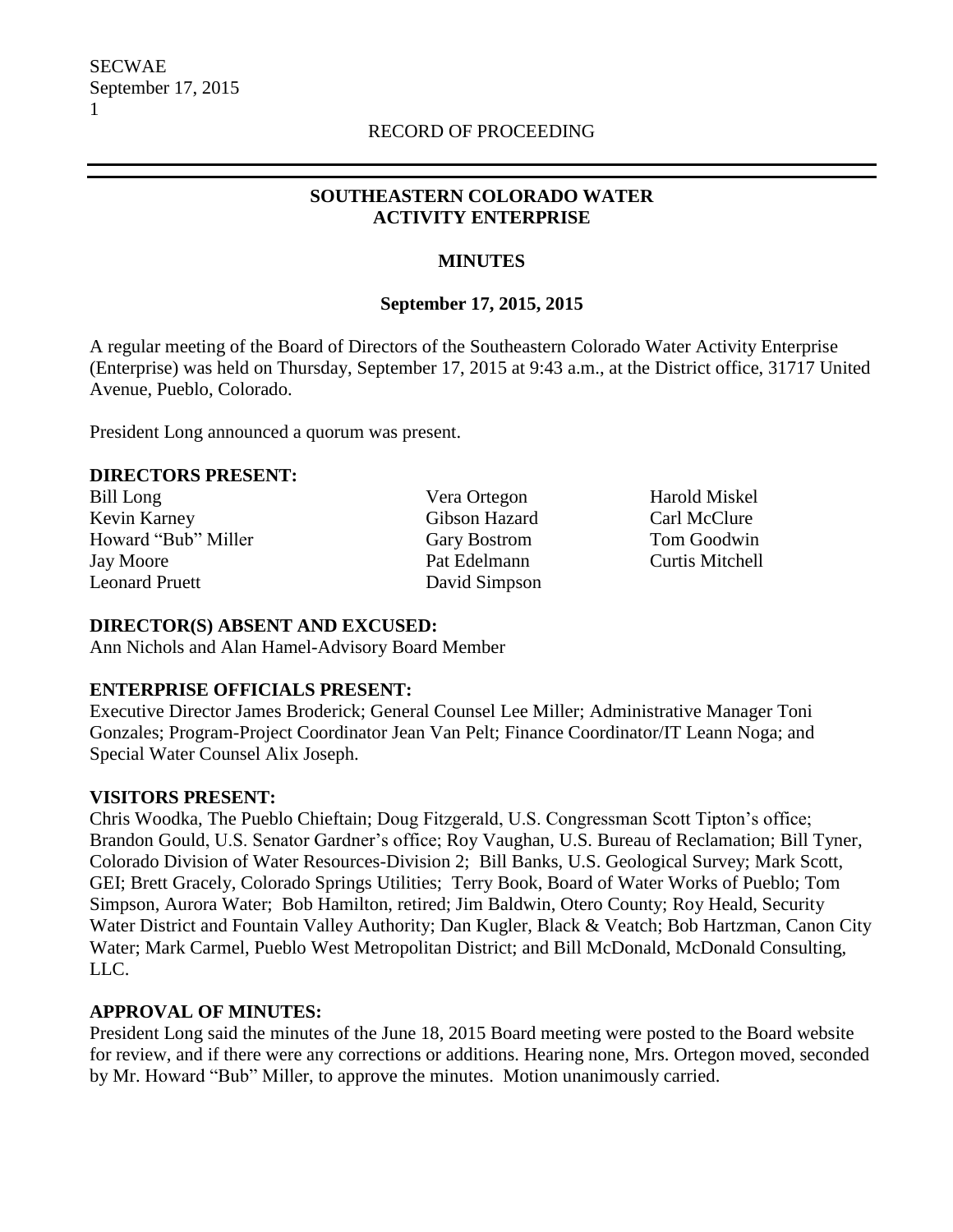### RECORD OF PROCEEDING

### **FINANCE COMMITTEE REPORT:**

Mr. Kevin Karney reported the financial statements for June, July, and August were posted to the Board website for review. Mr. Karney moved, seconded by Mr. Goodwin, for acceptance of the June, July, and August 2015 financial statements and payment of the July, August, and September 2015 bills. Motion unanimously carried.

#### **CONSENT ITEMS:**

None

#### **PRESENTATIONS:**

#### FEDERAL LEGISLATION

Christine Arbogast provided a written report, which Mr. Broderick presented the following:

Appropriations process on hold; some talk of government shutdown but viewed as unlikely. Series of Continuing Resolution's most likely scenario. Therefore opportunity for plus up in Reclamation budget in limbo.

We are hoping for word from Reclamation of a possible reprogram of funds leftover from FY 15 that will keep us on track.

Waters of the United States seems focused on judicial branch. Judge ruled in favor of several states, including Colorado and rule will not take effect here for the time being. But will in other states.

Groups like National Water Resources Association are holding discussions with the Environmental Protection Agency about actual implementation, which might provide some relief.

Legislative action is at a standstill.

Hearings planned on various approaches to drought. We are watching carefully and looking for opportunities for Colorado in the discussions which are not specific to California.

While Colorado has thus far been spared from catastrophic wildfires other states have not. This continues to drive forest management and watershed health legislation.

## AVC AND EXCESS CAPACITY MASTER CONTRACT UPDATE

Jean Van Pelt reported:

- Consultant Tracy Bouvette, Kevin Meador, and Jean Van Pelt held individual meetings with all but two of the Arkansas Valley Conduit (AVC) participants in August and the first week of September.
- The purpose of the meetings was to gather data for the Water Quality and Efficiency Working Group and for the development of the AVC Operations Plan.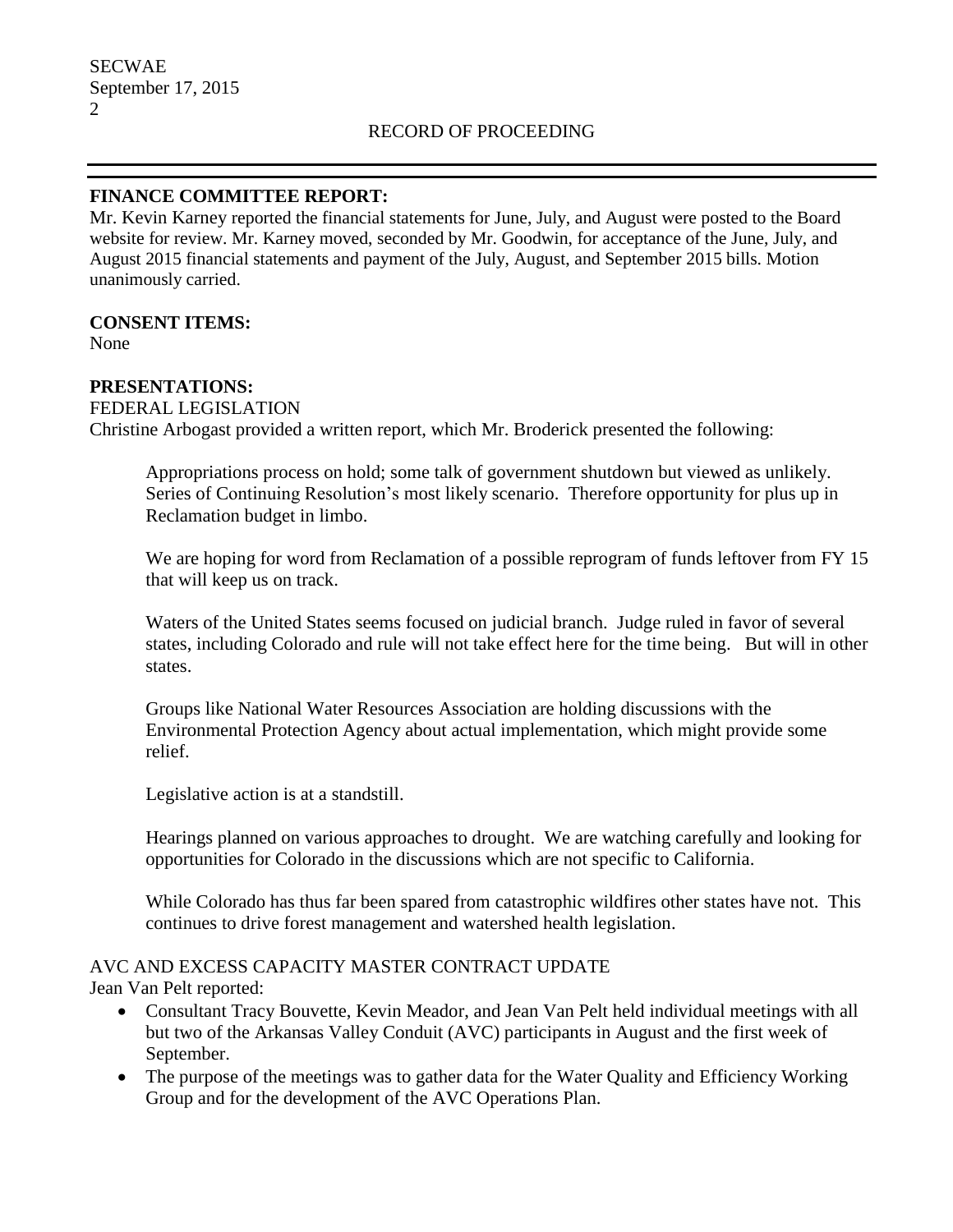- A memo is currently being prepared that will provide a description and an estimate of the nonfederal cost of future operations and compliance.
- Meetings with Reclamation's Eastern Colorado Area Office staff, Technical Service Center engineers, and District staff were held with Bent, Kiowa, and Prowers County officials on September 1 and 2, 2015.
- A separate meeting for the seven AVC participants that reside east of Las Animas was also held the evening of September 1, 2015.
- The purpose of the meetings was to provide an update on the AVC project and to review and receive comments on the AVC alignment in those areas.
- The supplement to the Regional Water Conservation Plan (RWCP) underwent a ninety day public comment period which ended Monday, September 14, 2015. No comments were received. The Board will be asked to approve the supplement to the RWCP as an Action Item later in today's meeting.
- Since negotiations with Reclamation on the Excess Capacity Master Contract have been delayed, the participants were notified on August 10, 2015 that annual "If and When" storage contracts were available for 2016.

## HYDROPOWER UPDATE

Mr. Broderick reported the preliminary Lease of Power Privilege expired on August 27, 2015 but was given a six-month extension to February 27, 2016 by Reclamation. An extension was necessary for Reclamation to complete the Categorical Exclusion and for the District to have discussions with power purchasers. Black Hills Energy, as the area provider, does not have the ability to purchase power in a timeframe suitable to the project, and it is necessary for the District to look at other purchasers.

# **ACTION ITEMS:**

# APPOINTMENT OF BUDGET OFFICER

Mr. Karney moved to appoint the Finance Team, made up of James Broderick, Leann Noga, Jean Van Pelt, and Toni Gonzales as the Budget Officers for the 2016 Enterprise budget. Mr. Goodwin seconded the motion. Motion unanimously carried.

FRYINGPAN-ARKANSAS PROJECT WATER AND RETURN FLOW SECOND ALLOCATION Mr. Broderick provided a PowerPoint reviewing the following:

- Fry-Ark Snowpack
- Boustead Tunnel Imports
- Fry-Ark Allocations
- Fry-Ark Municipal Allocation
- Fry-Ark Agricultural Allocation

Mr. McClure moved, seconded by Mr. Bostrom, the Board allocate 10,831 acre-feet of Project water and 750 acre-feet of Return Flows. Project water allocations would be available to municipal and agricultural entities following payment for 100 percent (100%) of the allocation. Motion unanimously carried.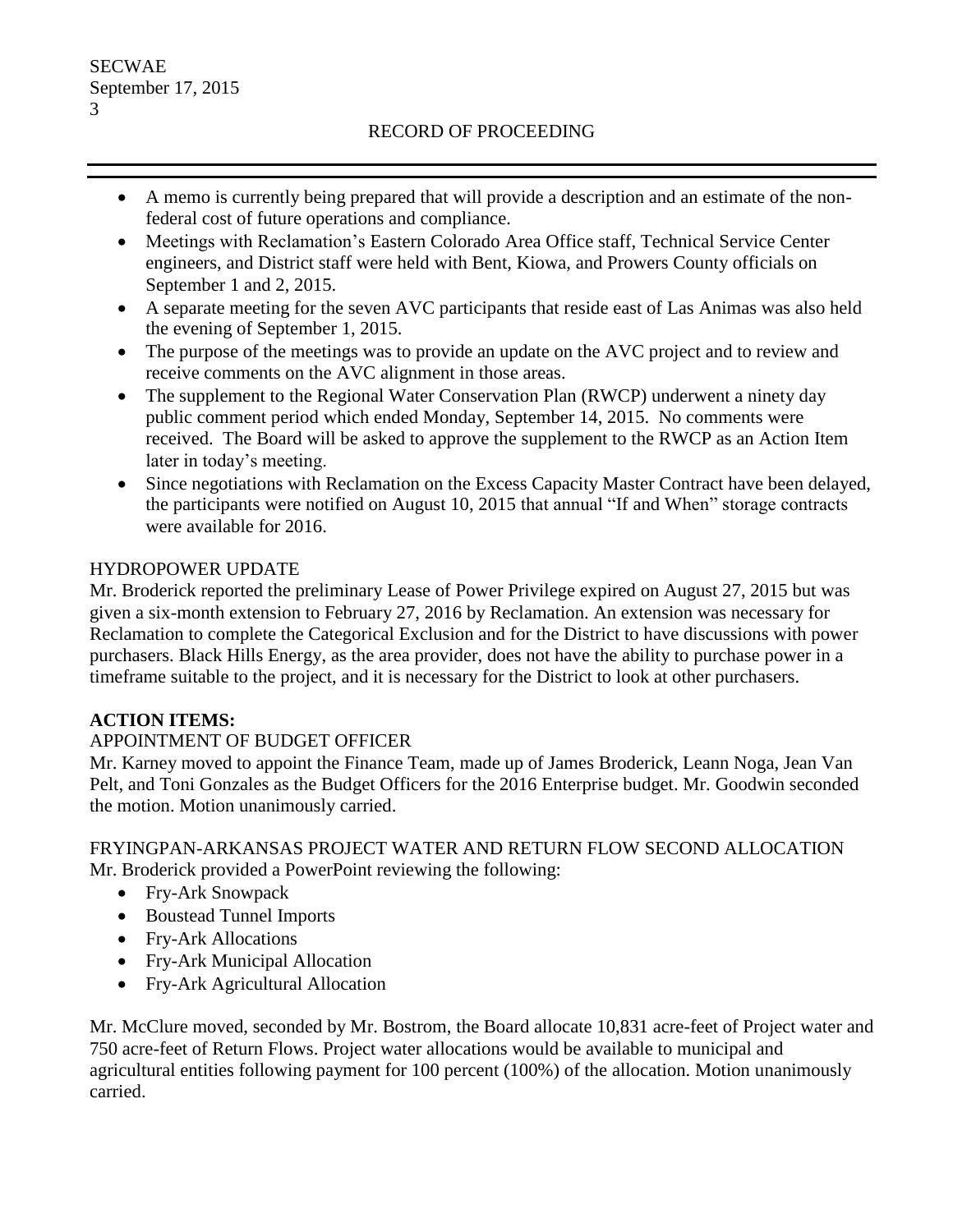The following are charts showing the entities and allocations:

| <b>2015 2nd Allocation</b><br><b>Municipal Entity</b> | Recommended<br>Allocation |
|-------------------------------------------------------|---------------------------|
| <b>West of Pueblo</b>                                 |                           |
| Pueblo Gardens Water Co.                              | 3                         |
| <b>Totals</b>                                         | 3                         |
| <b>Pueblo</b>                                         |                           |
| Pueblo                                                | 6,500                     |
| <b>East of Pueblo</b>                                 |                           |
| <b>Avondale Water &amp; Sanitation District</b>       | 75                        |
| <b>Crowley County Water Association</b>               | 250                       |
| Crowley, Town of                                      | 15                        |
| Fowler, Town of                                       | 500                       |
| Joseph Corporation                                    | 30                        |
| Lamar, City of                                        | 500                       |
| Las Animas, City of                                   | 100                       |
| Ordway, Town of                                       | 225                       |
| <b>Totals</b>                                         | 1,695                     |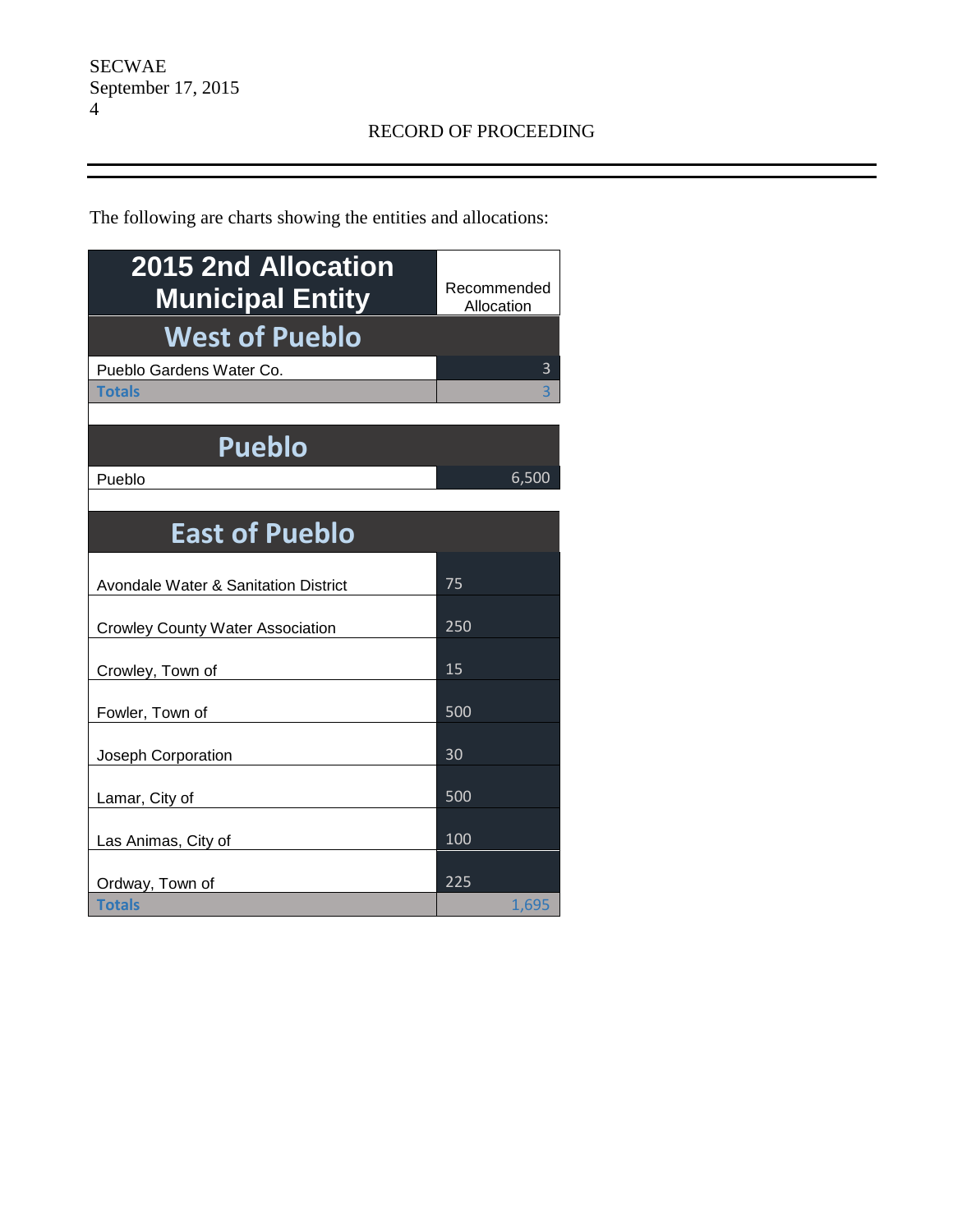## RECORD OF PROCEEDING

| <b>Agricultural</b><br><b>Entity or Ditch</b> | <b>Allocation</b> |
|-----------------------------------------------|-------------------|
|                                               | AF                |
| Cactus Ditch                                  | 20                |
| Catlin Canal Co.                              | 2,000             |
| Colorado Canal                                | 505               |
| Ewing Koppe Ditch                             | $\mathbf{1}$      |
| Lee Ditch                                     | $\mathbf{1}$      |
| Michigan Ditch                                | 6                 |
| Steele Ditches (HR & MW)                      | 100               |
| LAWMA (Rule 14)                               |                   |
| <b>Totals</b>                                 | 2,633             |

## APPROVAL OF THE REGIONAL WATER CONSERVATION PLAN SUPPLEMENT

Ms. Van Pelt reported in conjunction with the Bureau of Reclamation's requirement that the District must act to ensure that Fry-Ark Project water is used efficiently, and is put to beneficial use, the District was obligated to develop the Regional Water Conservation Plan. The supplement to this plan integrates the Excess Capacity Master Contract participants into the Regional Plan due to the requirements the District must adhere to in the Reclamation Reform Act of 1982 Section 210(b) which states the following:

*Each district that entered into a repayment contract or water services contract pursuant to Federal reclamation law or the Water Supply Act of 1958, as amended (43 U.S.C. 390b), shall develop a water conservation plan which shall contain definite goals, appropriate water conservation measures, and a time schedule for meeting the water conservation objectives.* 

The scope of work for this project included expanding the applicability of the Regional Plan to include those that may participate in the Long-Term Excess Capacity Master Contract and to support the development of local water conservation plans using the Best Management Practices (BMPs) Tool Box contained in the Regional Plan and presented on the District website. Two of the local water conservation plans were developed for the Lower Arkansas Valley and the Upper Arkansas Water Conservancy Districts; whereas the others were developed for selected AVC participants. Ms. Van Pelt